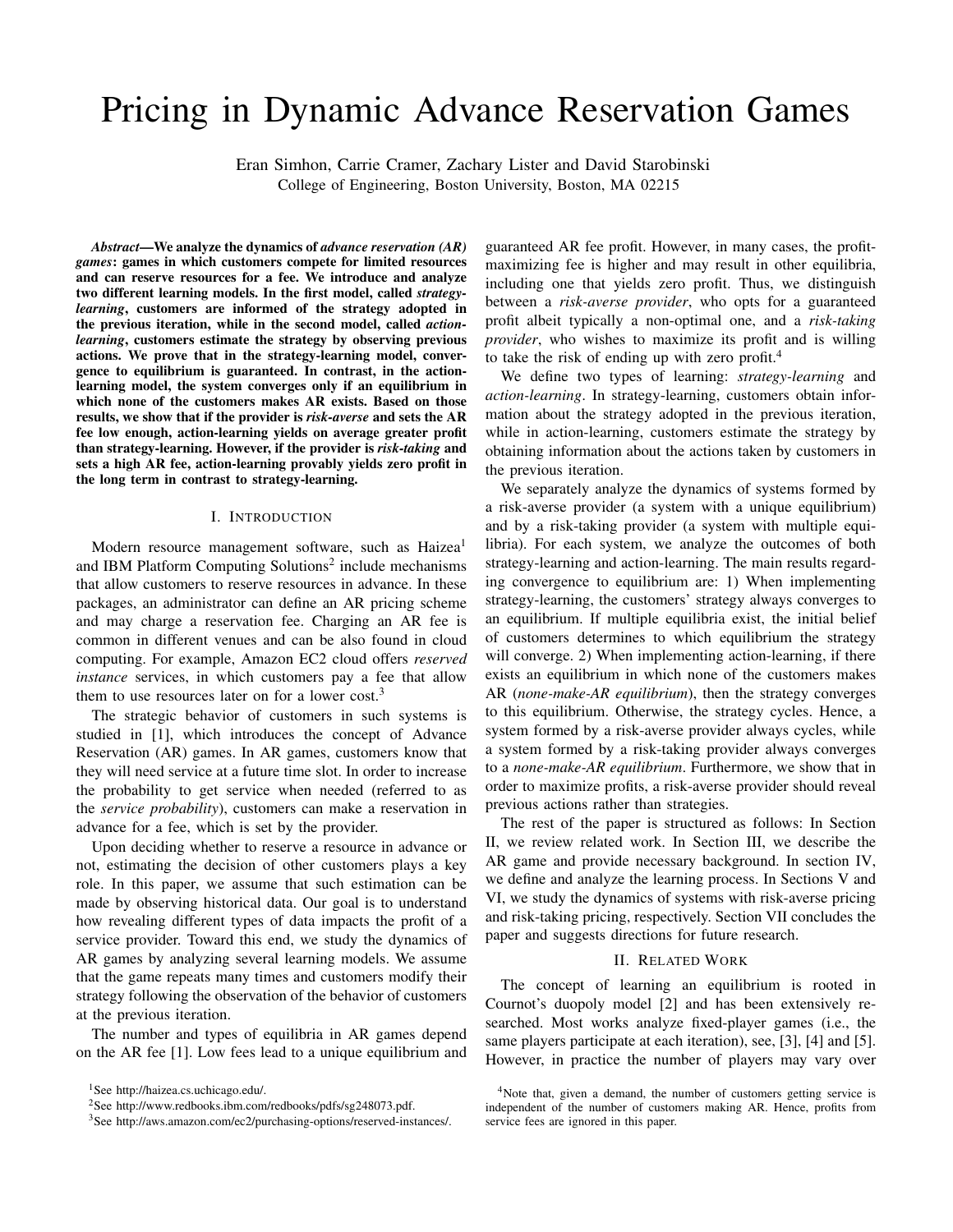time. In our work, we assume that the number of customers at each iteration is a random variable.

Learning under stochastic settings was researched in [6]. In that paper, customers choose between buying a product at full price or waiting for a discount period. Decisions are made based on observing past capacities. In [7], the authors analyze a processor sharing model. In this model, customers choose between joining or balking by observing the performance history. In [8], the authors present a model of abandonment from unobservable queues. The decision is based on the expected waiting time which is formed through accumulated experience. To our knowledge, a learning model of a queueing system that supports advance reservation has not been studied yet.

Different learning models are distinguished by their learning type. While Cournot [6] assumes that decisions are made by observing the opponent's most recent action, the author of [9] assume that at each iteration, players know the actions made in all previous steps. This approach is known as *fictitious play*. In [10], the authors assume that players only observe their own payoffs and from those they deduce the actions of other players. In our work, we adopt Cournot learning model in the sense that customers only observe the behavior of the previous iteration.

# III. ADVANCE RESERVATION MODEL

In this section we describe the AR game and summarize the main results presented in [1] that are relevant to this paper. We begin by describing the model assumptions.<sup>5</sup>

The system consists of  $N$  servers. The service time axis is slotted. The *demand*, which represents the number of customers that request service in a specific slot (each customer requests one server), is an independent random variable D with general distribution (supported in  $\mathbb{N}$ ).<sup>6</sup> The lead time of a customer is the time between arrival and the slot starting time. All lead times are i.i.d continuous random variables with the same general distribution (supported in  $\mathbb{R}^+$ ). Each customer chooses an action: make AR or not make AR, denoted  $AR$ and  $AR'$  respectively. If the demand is larger than  $N$  but not all servers are reserved, the unreserved servers are arbitrarily allocated to customers that did not make AR. The customers know the number of servers N and statistical information on the system (i.e., the distribution of the demand and the lead time). The provider charges customers that make AR and get service a fixed reservation fee C. All the customers have the same utility  $U$  from the service. Without loss of generality, we set  $U = 1$ .

We denote the value of the cumulative distribution of a customer's lead time as her *normalized lead time* (which is also the expected fraction of customers arriving after her). A strategy function  $\sigma: \tau \to [0, 1]$  is defined as the probability that a customer with normalized lead time  $\tau \in [0,1]$  makes AR. Given that all customers follow strategy  $\sigma$ , the expected payoff of making AR for a tagged customer with normalized lead time  $\tau$  is

$$
U_{\sigma}(\tau, AR) = (1 - C) \mathbb{P} \left( S | \sigma, \tau, AR \right), \tag{1}
$$

where  $\mathbb{P}(S)$  is the service probability. The expected payoff of not making AR is

$$
U_{\sigma}(\tau, AR') = \mathbb{P}\left(S|\sigma, AR'\right). \tag{2}
$$

The service probability in both cases is calculated by conditioning on the number of customers and the lead times. A formula is given in [1].

Given a strategy  $\sigma$  and a normalized lead time  $\tau$ , one can find the best response of a tagged customer (i.e, the decision that maximizes her expected payoff) by comparing the two possible expected payoffs:

$$
BR(\sigma, \tau) = \underset{\alpha \in \{AR, AR'\}}{\operatorname{argmax}} (U_{\sigma}(\tau, \alpha)). \tag{3}
$$

Next, we define a threshold strategy  $p_e \in [0, 1]$  as a strategy in which only customers with normalized lead times greater than  $p_e$  make AR. Under the assumption that all customers follow the threshold strategy  $p_e$ , the service probabilities of the *threshold customer* (i.e., a customer that arrives exactly at the threshold) when making and not making AR are defined by  $\pi_{AR}(p_e)$  and  $\pi_{AR}(p_e)$ , respectively. Both probabilities are non-decreasing function of  $p_e$ .

AR games have two types of equilibria. The first type is *some-make-AR equilibrium.* A threshold strategy  $p_e$  leads to a *some-make-AR equilibrium* if and only if  $p_e \in (0,1)$  and the threshold customer is indifferent between the two strategies:

$$
(1 - C) \pi_{AR'} (p_e) = \pi_{AR} (p_e).
$$
 (4)

The second type of equilibrium is a *none-make-AR equilibrium*. <sup>7</sup> A threshold strategy p<sup>e</sup> leads to a *none-make-AR equilibrium* if and only if  $p_e = 1$  and

$$
(1 - C) \pi_{AR'} (1) \ge \pi_{AR} (1).
$$
 (5)

We define the ordered set of equilibria of a game with  $n$ equilibria by  $P^e = \{p_1^e, ..., p_n^e\}$  where  $p_{i+1}^e > p_i^e$ . If *nonemake-AR* is an equilibrium, then  $p_n^e = 1$ .

Throughout the paper we make the following assumption:

Assumption 1. *Customers that are indifferent between making and not making AR opt not to make AR.*

## IV. LEARNING MODEL

In this section we define the learning model and analyze the behavior of customers at a specific iteration. We assume that at the first iteration, customers base their decisions on certain information they share regarding the strategy of other customers. We refer to that information as the *initial belief*.

Lemma 1. *Given any common initial belief, the set of best responses of all customers to that belief is a threshold strategy.*

<sup>&</sup>lt;sup>5</sup>In [1] three different models of AR games are presented. In this paper we develop learning models of the first AR game.

<sup>6</sup>This is a generalization of [1], which assumes that the demand follows a Poisson distribution.

<sup>&</sup>lt;sup>7</sup>It is shown in [1] that an equilibrium in which all customers make AR does not exist.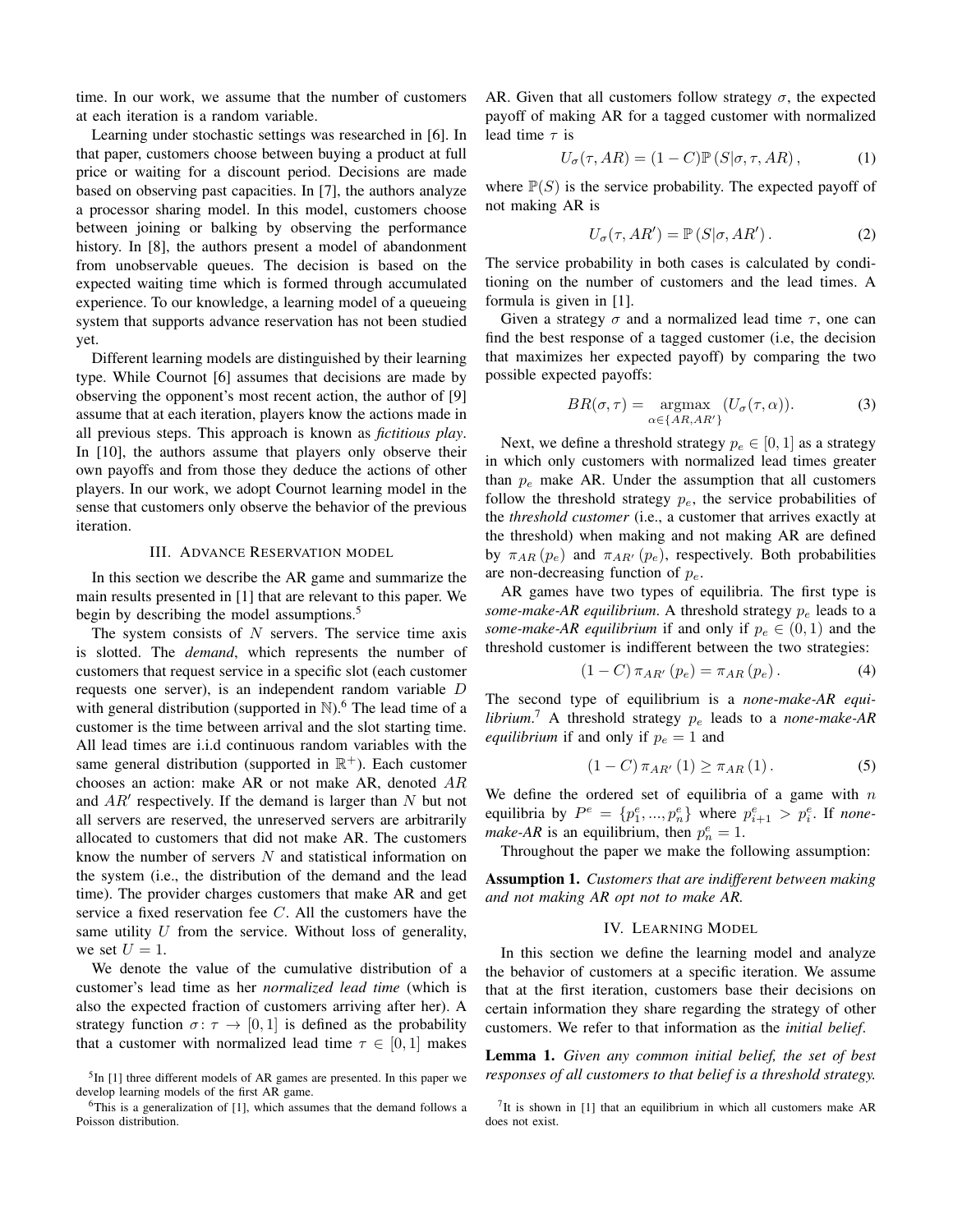*Proof:* Since the servers are allocated in a first-reservefirst-allocated fashion, the expected payoff of making AR is a non-decreasing function of the lead time. On the other hand, when not making AR, the expected payoff as a function of the lead time is a constant. In case that the two expected payoff functions do not intersect, then all customers will either make AR or not make AR (depending on which function is greater). In the case that they do intersect, they can intersect on a single point  $\gamma$  or along an interval  $[\gamma_1, \gamma_2]$ . In the first case, the best response of a customer with lead time smaller than  $\gamma$  is not to make AR, while the best response of a customer with greater lead time is to make AR. Hence, all customers will follow the threshold strategy  $\gamma$ . In the second case, the best response of a customer with lead time smaller than  $\gamma_1$  is not to make AR. Based on Assumption 1, we deduce that a customer with lead time within the interval  $[\gamma_1, \gamma_2]$  also does not make AR. The best response of a customer with lead time greater than  $\gamma_2$ is to make AR. Thus, all customers will follow the threshold strategy  $\gamma_2$ . Е

Next we make the following assumption:

**Assumption 2.** *The initial belief*  $\beta_1$  *is that all customers follow the same threshold strategy.*

The assumption is crucial for analyzing the strategy-learning model when the provider is risk-taking. In this case, the initial belief determines to which equilibrium the strategy converges. Without this assumption, any arbitrary initial belief will require a separate analysis.

We denote the threshold strategy followed at iteration  $i$  by  $p_i \in [0,1]$ . An estimator for strategy  $p_i$  is denoted  $\hat{p}_i$ . Our learning rule is based on a Cournot model. In this model, the players believe that the strategy followed at the last iteration will also be followed in the current iteration. Hence, at iteration  $i > 1$ , the belief  $\beta_i$  is equal to  $\hat{p}_{i-1}$ . In the strategylearning model, customers observe the previous strategy, i.e., at iteration *i*,  $\hat{p}_i = p_i$ . In the action-learning model, customers observe the fraction of customers that did not make AR and use that fraction as an estimator for the strategy. More formally, given  $D_i$  and  $D_i^{AR'}$ , which are respectively the demand and the number of customers that did not make AR at iteration *i*, then the estimator of  $p_i$  is  $\hat{p}_i = D_i^{AR'}/D_i$ . If at some iteration the demand is zero, no learning is being done and we assume that the belief remains the same as in the previous iteration, i.e., if at iteration i the demand  $D_i = 0$ , then  $\beta_{i+1} = \beta_i$ .

Since all customers follow a threshold strategy in each iteration, we redefine the best response function  $BR : [0, 1] \rightarrow$  $[0, 1]$ . The input of the new best response function is a belief regarding the threshold strategy that is followed by all customers. The output is the best response threshold strategy to that belief. Given  $\beta$ , the output p is the single value that satisfies the following:

• For any normalized lead time  $\tau \geq p$ 

$$
U_{\beta}(\tau, AR) \ge U_{\beta}(AR'). \tag{6}
$$

• For any normalized lead time  $\tau < p$ 

$$
U_{\beta}(\tau, AR) \le U_{\beta}(AR'). \tag{7}
$$

In the next subsection, we analyze the response of customers to any given belief, regardless of how this belief has been established.

# *A. Learning Analysis*

We begin the analysis with the following key observations:

1) Given a belief  $\beta$ , the service probability of a customer with normalized lead time  $\tau > \beta$  that makes AR is only affected by the decisions of customers that arrived earlier than her. Therefore, her service probability is the same as a threshold customer in a system with threshold strategy  $\tau$ . Hence,

$$
P(S|\beta, \tau, AR) = \pi_{AR}(\tau) \quad \text{if } \tau \ge \beta. \tag{8}
$$

2) Given a belief  $\beta$ , a customer with normalized lead time  $\tau$  <  $\beta$  that makes AR believes that she is the only one deviating, and therefore, she has the same service probability as the threshold customer. Hence,

$$
P(S|\beta, \tau, AR) = \pi_{AR}(\beta) \quad \text{if } \tau < \beta. \tag{9}
$$

Based on these observations, we conclude that under the belief β, the expected payoff of making AR for a customer with normalized lead time  $\tau$  is:

$$
U_{\beta}(\tau, AR) = \begin{cases} (1 - C) \pi_{AR}(\beta) & \text{if } \tau \le \beta \\ (1 - C) \pi_{AR}(\tau) & \text{if } \tau > \beta. \end{cases}
$$
 (10)

The expected payoffs of all customers that do not make AR are equal. Hence,

$$
U_{\beta}(\tau, AR') = \pi_{AR'}(\beta). \tag{11}
$$

Next, we show that under the belief  $\beta$ , if the threshold customer is better off not making AR, then the best response strategy to  $\beta$  is in between  $\beta$  and the smallest equilibrium that is greater than  $\beta$ .

# Lemma 2. *Given a belief* β*, if*

$$
(1 - C)\pi_{AR}(\beta) < \pi_{AR'}(\beta),\tag{12}
$$

*then the best response strategy is in the interval*  $(\beta, p_m^e]$ *, where*  $m = \min\{j : p_j^e \ge \beta\}.$ 

*Proof:* First, we show that the best response strategy is greater than  $\beta$ . Given Eq. (12) and based on Eqs. (10) and (11), we deduce that all customers with normalized lead times smaller than  $\beta$  have greater expected payoffs when not making AR. A customer with normalized lead time  $\tau$  greater than  $\beta$ has an expected payoff of  $\pi_{AR}(\beta)$  if not making AR and  $(1 - C)\pi_{AR}(\tau)$  if making AR. If

$$
(1 - C)\pi_{AR}(\tau) < \pi_{AR'}(\beta), \quad \forall \tau,\tag{13}
$$

then all the customers are better off not making AR. Otherwise, since  $\pi_{AR}(\cdot)$  is a continuous increasing function, there exists a single value  $p \in (\beta, 1)$  such that

$$
(1 - C)\pi_{AR}(p) = \pi_{AR'}(\beta). \tag{14}
$$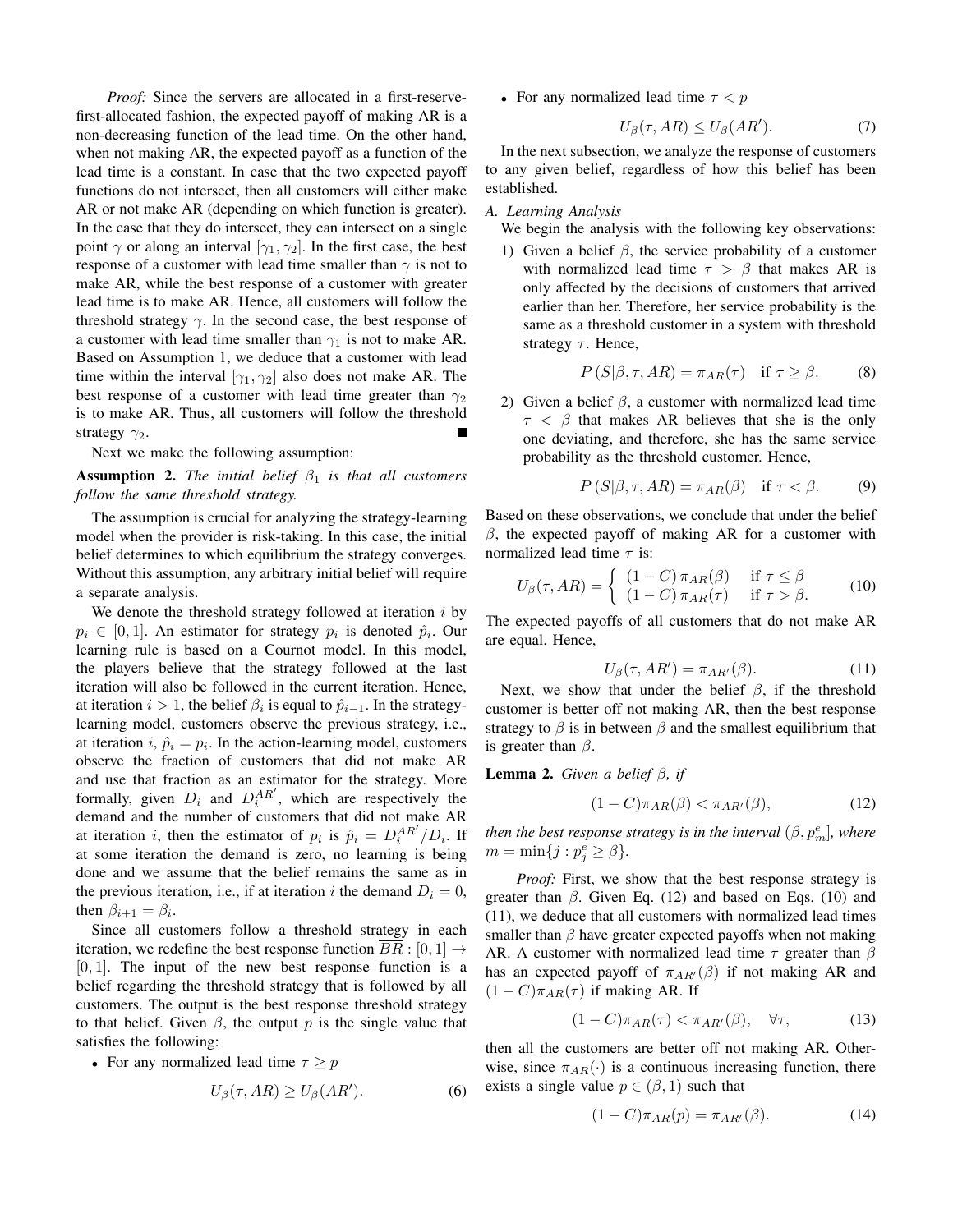If making AR, the expected payoffs of customers with normalized lead times smaller than p is at most  $(1 - C)\pi_{AR}(p)$ . Hence, they will not make AR. The payoff of customers with normalized lead time greater than  $p$ , if making AR, is at least  $(1-C)\pi_{AR}(p)$ , and hence they will make AR. Thus, the best response of all customers is the threshold strategy p.

Next we show that the best response strategy  $p$  is bounded by  $p_m^e$ . Assume by contradiction that  $p > p_m^e$ . In this case, there exists  $\epsilon > 0$  such that a customer with normalized lead time  $\tau \in (p_m^e, p_m^e + \epsilon)$  is better off not making AR, namely:

$$
(1 - C)\pi_{AR}(\tau) < \pi_{AR'}(p). \tag{15}
$$

Based on Eq. (12) and since

$$
(1 - C)\pi_{AR}(p_m^e) = \pi_{AR'}(p_m^e), \tag{16}
$$

we deduce that

$$
(1 - C)\pi_{AR}(\tau) \ge \pi_{AR}(\tau). \tag{17}
$$

Since  $\pi_{AR}(\cdot)$  is a monotonic increasing function and since  $\tau > p$ , we deduce that

$$
\pi_{AR'}(\tau) \ge \pi_{AR'}(p). \tag{18}
$$

By combining Eqs. (17) and (18), we get that

$$
(1 - C)\pi_{AR}(\tau) \ge \pi_{AR'}(p),\tag{19}
$$

which contradicts the assumption stated in Eq. (15). Thus, we have shown that  $p \leq p_m^e$ .

Next, we show that under the belief  $\beta$ , if the threshold customer is better off making AR, then the best response strategy to  $\beta$  is to make AR.

Lemma 3. *Given a belief* β*, if*

$$
(1 - C)\pi_{AR}(\beta) > \pi_{AR'}(\beta), \tag{20}
$$

*then its best response is*  $p = 0$ *.* 

*Proof:* Given that Eq. (20) holds and based on Eqs. (10) and (11), we deduce that customers with normalized lead times greater than  $\beta$  that make AR have at least the same payoff as the threshold customer. Thus, they are better off making AR. The expected payoffs of customers with normalized lead times smaller than  $\beta$  are  $\pi_{AR}(\beta)$  if not making AR. However, if making AR (each customer naively assumes that she is the only one deviating), the expected payoff is equal to the expected payoff of the threshold customer, namely to  $(1 - C)\pi_{AR}(\beta)$ . Hence, the best response of all customers is to make AR.

In the next two sections, we use Lemmas 1-3 to separately analyze the dynamics of a system that is formed by a riskaverse provider and those of a system that is formed by a risk-taking provider.

## V. RISK-AVERSE PRICING

We define a risk-averse provider as one that advertises a fee which is not necessarily optimal, but has a unique *some-make-AR equilibrium*, and hence a guaranteed expected profit. Next,



Fig. 1: The expected payoff functions of the threshold customer when the provider is risk-averse. The intersection point is the equilibrium strategy  $p_1^e$ . When using strategylearning, after each iteration, the strategy followed by all customers is getting closer to  $p_1^e$ .

we show that for any system there is a low enough fee such that the game has a unique *some-make-AR equilibrium*.

The uniqueness of the equilibrium (given that an appropriate fee C has been chosen) is an outcome of the following observations. 1) For any threshold  $p > 0$ ,  $\pi_{AR}(p) > \pi_{AR'}(p)$ ; 2)  $\pi_{AR}(0) = \pi_{AR'}(0)$ ; 3) both  $\pi_{AR}(\cdot)$  and  $\pi_{AR'}(\cdot)$  are monotonic increasing functions. From those three observations, we deduce that there is a range of fees  $(0, C^*]$ , such that if C is in that range, the functions  $(1 - C)\pi_{AR}(\cdot)$  and  $\pi_{AR'}(\cdot)$  intersect at a single point and therefore, the equilibrium is unique.

Next, we analyze the strategy-learning model and the actionlearning model. We then compare between the provider's profits in the two models.

#### *A. Strategy-learning*

We begin with presenting our main result regarding converges to equilibrium.

Theorem 1. *Under strategy-learning, convergence to equilibrium is guaranteed.*

*Proof:* We split the proof into two cases. In the first case we assume that

$$
(1 - C)\pi_{AR}(\beta_1) < \pi_{AR'}(\beta_1). \tag{21}
$$

From Lemma 2 we deduce that  $p_1 \in (\beta_1, p_1^e]$ . Since,  $\beta_2 =$  $p_1$ , we deduce that if  $\beta_2 \neq p_1^e$ , then Eq. (21) will hold true, if  $\beta_1$  is replaced by  $\beta_2$ . By induction, we deduce that, for any  $j > 0$ ,

$$
p_j \ge \beta_j \ge \beta_{j-1},\tag{22}
$$

$$
p_j \le p_1^e. \tag{23}
$$

The set  $\{p_i, i = 1, 2...\}$  is a monotonic increasing sequence bounded by  $p_1^e$ . Thus, it has a limit and  $\lim_{i\to\infty} \overline{BR}(p_i) =$  $p_i$ . Since, the limit is a fixed point of  $\overline{BR}$  we conclude that the limit is the equilibrium strategy  $p_1^e$ . Fig. 1 illustrates the convergence process.

 $\hat{p}$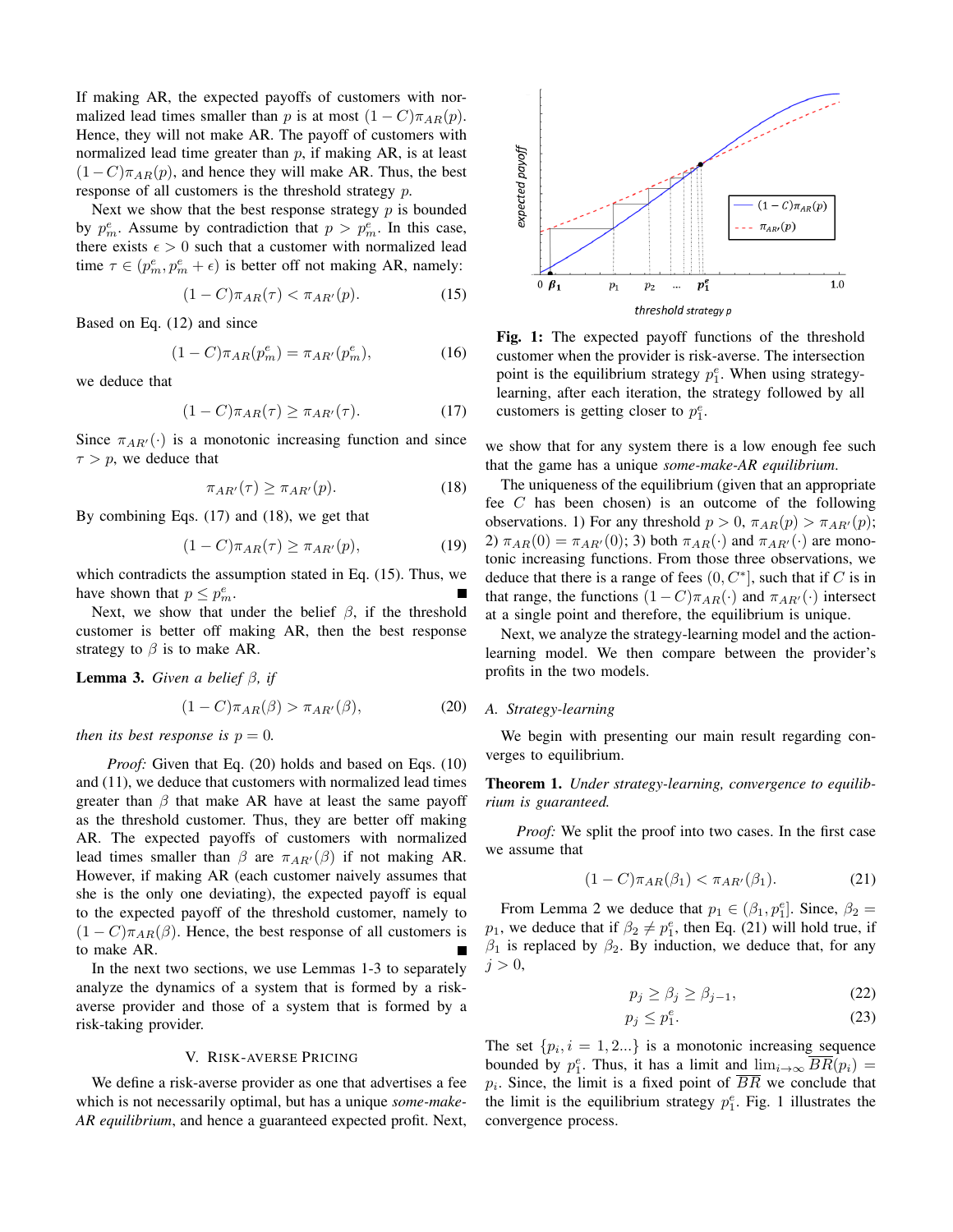In the second case, we assume that Eq. (21) does not hold. Therefore, based on Lemma 3,  $p_1 = 0$  and  $\beta_2 = 0$ . Under the assumption that all customers make AR, making AR at time zero has no impact on the service probability. Hence,

$$
(1 - C)\pi_{AR}(0) < \pi_{AR'}(0). \tag{24}
$$

We conclude that  $(1 - C)\pi_{AR}(\beta_2) < \pi_{AR'}(\beta_2)$ . Therefore, from the second iteration, the system behaves as in the first case and converges to the unique equilibrium.

## *B. Action-learning*

When action-learning is used, the strategy at each iteration is a random variable. Even if at some iteration the belief is equal to the equilibrium strategy  $p_1^e$ , it is not guaranteed that the fraction of customers not making AR at that iteration will be equal to  $p_1^e$ . Hence, with probability one, at some future iteration customers will not follow the equilibrium strategy. Once the belief is that the fraction of customers not making AR is greater than  $p_1^e$ , at the next iteration, all customer will make AR. Therefore, the strategy fluctuates between zero and  $p_1^e$ . We deduce that the expected number of customers making AR at each iteration is greater with action-learning that with strategy-learning. Thus, the provider is better off if customers use action-learning. Due to space limitation, the formal proof of this claim is omitted.

Theorem 2. *The expected profit of a risk-averse provider is greater in a dynamic system with action-learning than in a dynamic system with strategy-learning.*

Next, we present a simulated example that compares between the profit in the action-learning model and the strategylearning model.

**Example 1.** We consider a system with  $N = 10$  servers and *Poisson distributed demand with parameter*  $\lambda = 10$ *. We set the* fee to  $C = 0.125$ . The unique equilibrium is  $p_1^e = 0.116$ , which *yields the maximum profit that can be achieved when using risk-averse pricing. We perform* 10 *runs of the simulation. Each run consists of* 10, 000 *iterations. At each run, the initial belief is*  $\beta_1 = p_1^e$ . Using action-learning, the average profit per *iteration is* 1.067 *and about* 95% *of the customers make AR. When using strategy-learning, the profit of the same realization is* 1.013*. Thus, the profit using action learning is about* 5% *greater than when using strategy-learning.*

## VI. RISK-TAKING PRICING

It was shown in [1] that when advertising a high enough fee, the system has at least two *some-make-AR equilibria* and a *none-make-AR equilibrium*. In this section, we focus on systems with such fees. As in the previous section, we first analyze the strategy-learning model, followed by an analysis of the action-learning model.

# *A. Strategy-learning*

Lemmas  $1 - 3$  and the arguments used within the proof of Theorem 1 are sufficient for obtaining the following corollary.



Fig. 2: The fee that leads to the equilibrium with the maximum possible profit, also leads to another *some-make-AR equilibrium* and to a *none-make-AR equilibrium*.



Fig. 3: Risk-taking pricing with strategy-learning. The initial belief determines to which equilibrium the strategy will converge.

**Corollary 1.** *In strategy-learning, given an initial strategy*  $\beta_1$ *, if*  $(1 - C)\pi_{AR}(\beta_1) < \pi_{AR'}(\beta_1)$ , then the system will converge to a some-make-AR equilibrium  $p_m^e$  where  $m = \min\{j : p_j^e > \}$  $\beta_1$ *}. Otherwise, it converges to*  $p_1^e$ *.* 

From Theorem 1 and Corollary 1, we deduce that the initial belief has no effect on the expected profit at steady state (after convergence to equilibrium) of a risk-averse provider while it determines the expected profit of a risk-taking provider.

Example 2. *We consider the same system as described in the previous example. But this time, we set the AR fee to*  $C =$ 0.215*. This fee has three equilibria*  $P^e = \{0.291, 0.535, 1\}.$ *The first equilibrium yields the maximum possible profit. From Fig.* 2, we observe that if the initial belief is smaller than  $p_2^e$ , then the strategy will converge to  $p_1^e$ . Otherwise, it will converge to  $p_3^e$ . We set three different initial thresholds and apply *strategy-learning. As Fig. 3 shows, within a few iterations, the strategy converges to the appropriate equilibrium.*

If the risk-taking provider has no control over the initial belief but the initial belief is a random variable with known distribution, then the provider can calculate the probability of convergence to each equilibrium. In this way, it can compute the overall expected profit.

Example 3. *We consider the same system as in Example 2 and assume that the distribution of the initial belief is uniform in [0,1]. In this case, with probability* 0.535*, the strategy*